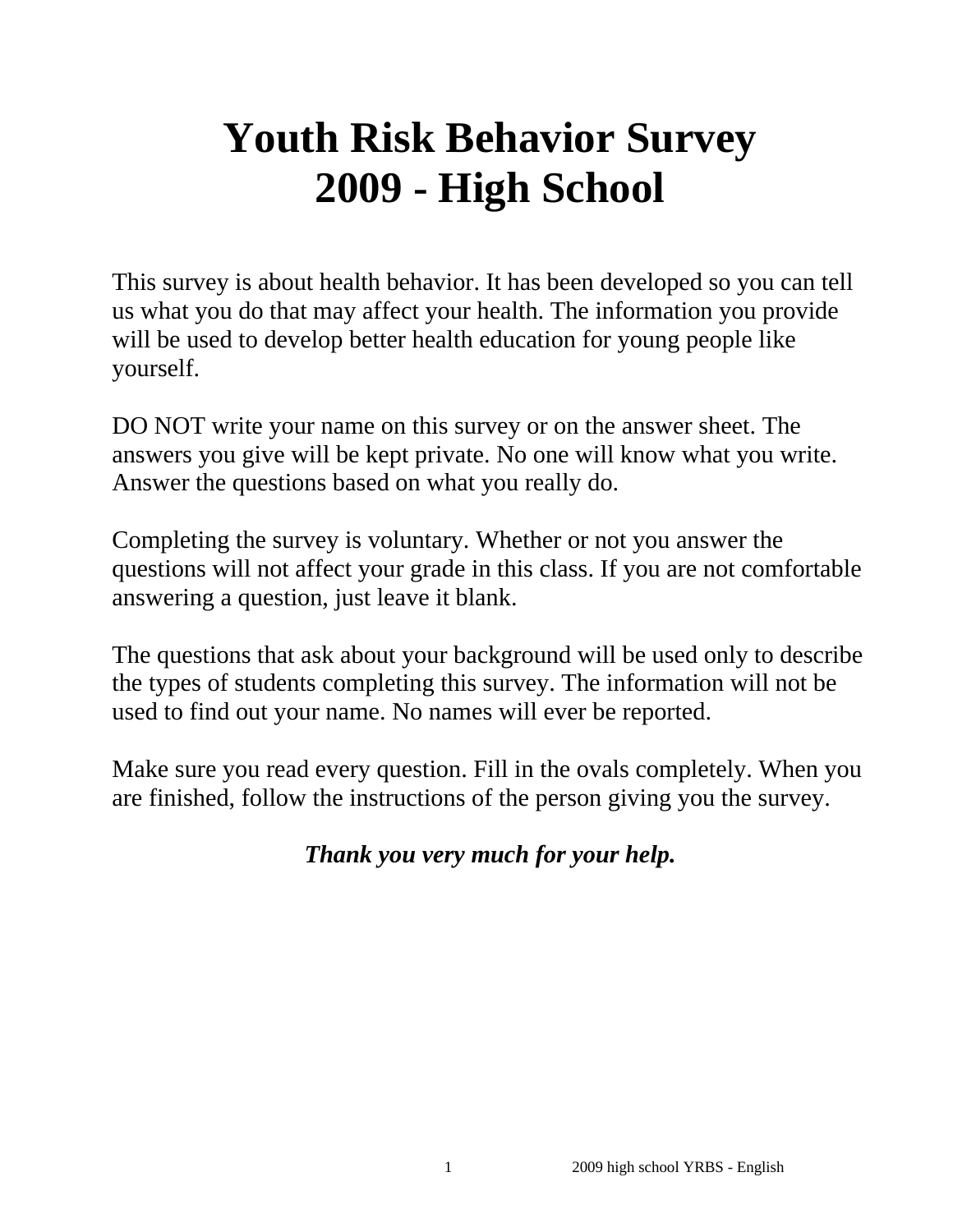# **DIRECTIONS**

- **Use a #2 pencil only.**
- Make dark marks.
- **If you change your answer, erase your old answer completely.**
- **Fill in a response like this:**<br> **A**



- 1. What is your zip code?
- 2. How tall are you without your shoes on?
- 3. How much do you weigh without your shoes on?
- 4. How old are you?
	- A. 12 years old or younger
	- B. 13 years old
	- C. 14 years old
	- D. 15 years old
	- E. 16 years old
	- F. 17 years old
	- G. 18 years old or older
- 5. What is your sex?
	- A. Female
	- B. Male
- 6. Which of the following best describes you?
	- A. Heterosexual (straight)
	- B. Gay or lesbian
	- C. Bisexual
	- D. Not sure
- 7. In what grade are you?
	- A. 9th grade
	- B. 10th grade
	- C. 11th grade
	- D. 12th grade
	- E. Ungraded or other grade
- 8. Are you Hispanic or Latino?
	- A. Yes
	- B. No
- 9. What is your race? (Select one or more responses.)
	- A. American Indian or Alaska Native
	- B. Asian
	- C. Black or African American
	- D. Native Hawaiian or Other Pacific Islander
	- E. White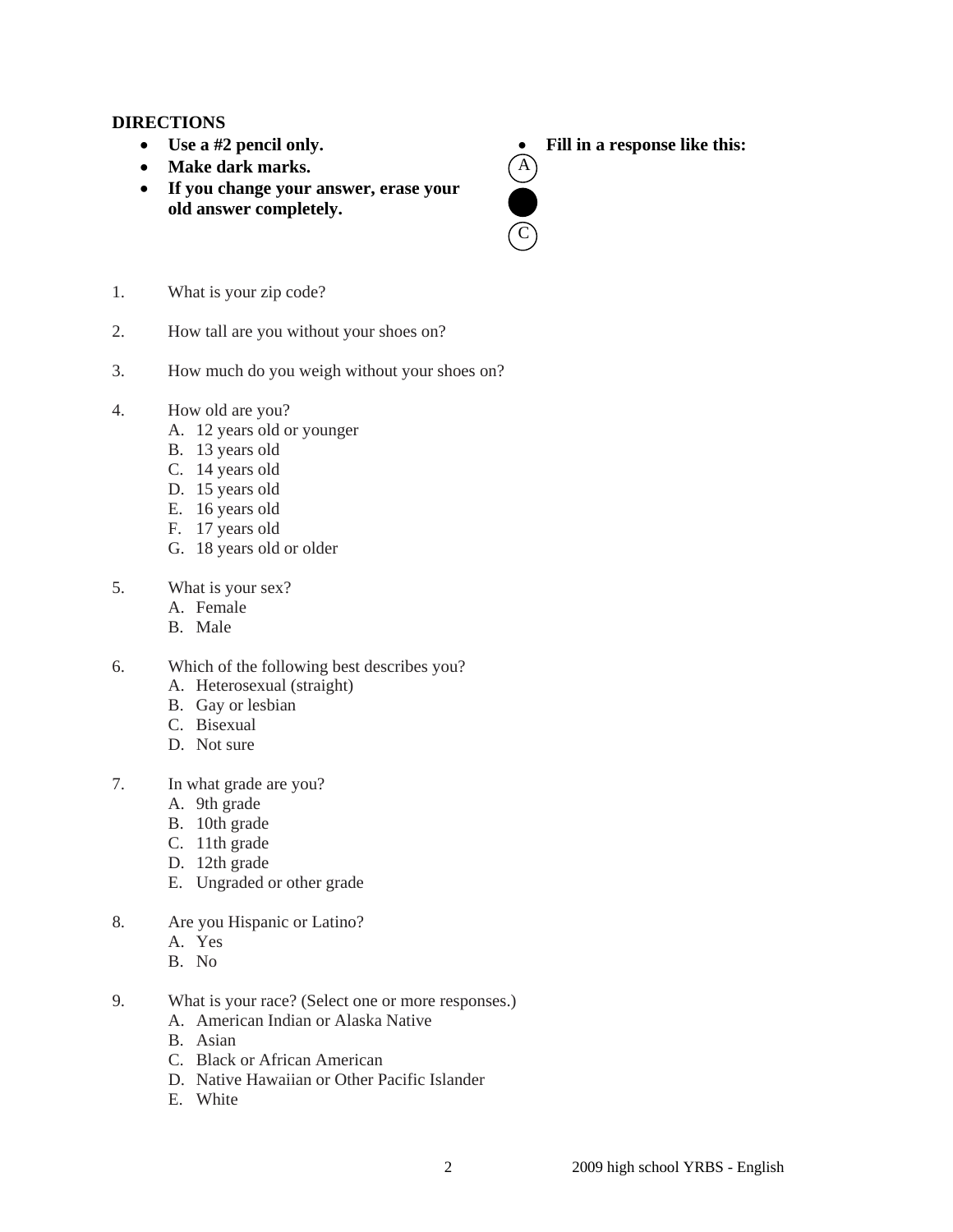- 10. How long have you lived in the United States?
	- A. Less than one year
	- B. 1 to 3 years
	- C. 4 to 6 years
	- D. More than 6 years, but not my whole life
	- E. I have always lived in the United States

# **The next 5 questions ask about social interaction and support.**

- 11. Do you agree or disagree that your parents or other adults in your family have clear rules and standards for your behavior?
	- A. Strongly agree
	- B. Agree
	- C. Not sure
	- D. Disagree
	- E. Strongly disagree
- 12. During the past 7 days, how many meals did you eat with your family?
	- A. 0 meals
	- B. 1 to 3 meals
	- C. 4 to 6 meals
	- D. 7 to 9 meals
	- E. 10 to 12 meals
	- F. 13 to 15 meals
	- G. 16 or more meals
- 13. When you feel sad, empty, hopeless, angry, or anxious, with whom do you usually talk?
	- A. I do not feel sad, empty, hopeless, angry, or anxious
	- B. Parent or other adult family member
	- C. Teacher or other adult in this school
	- D. Other adult
	- E. Friend
	- F. Sibling
	- G. Some other person
	- H. I do not talk to anyone when I feel sad, empty, hopeless, angry, or anxious.
- 14. When you feel sad, empty, hopeless, angry, or anxious, how often do you get the kind of help you need?
	- A. I do not feel sad, empty, hopeless, angry, or anxious
	- B. Never
	- C. Rarely
	- D. Sometimes
	- E. Most of the time
	- F. Always
- 15. During the past 30 days, how many times did you perform any organized community service as a non-paid volunteer, such as serving meals to the elderly, picking up litter, helping out at a hospital, or building homes for the poor?
	- A. 0 times
	- B. 1 time
	- C. 2 or 3 times
	- D. 4 or 5 times
	- E. 6 or more times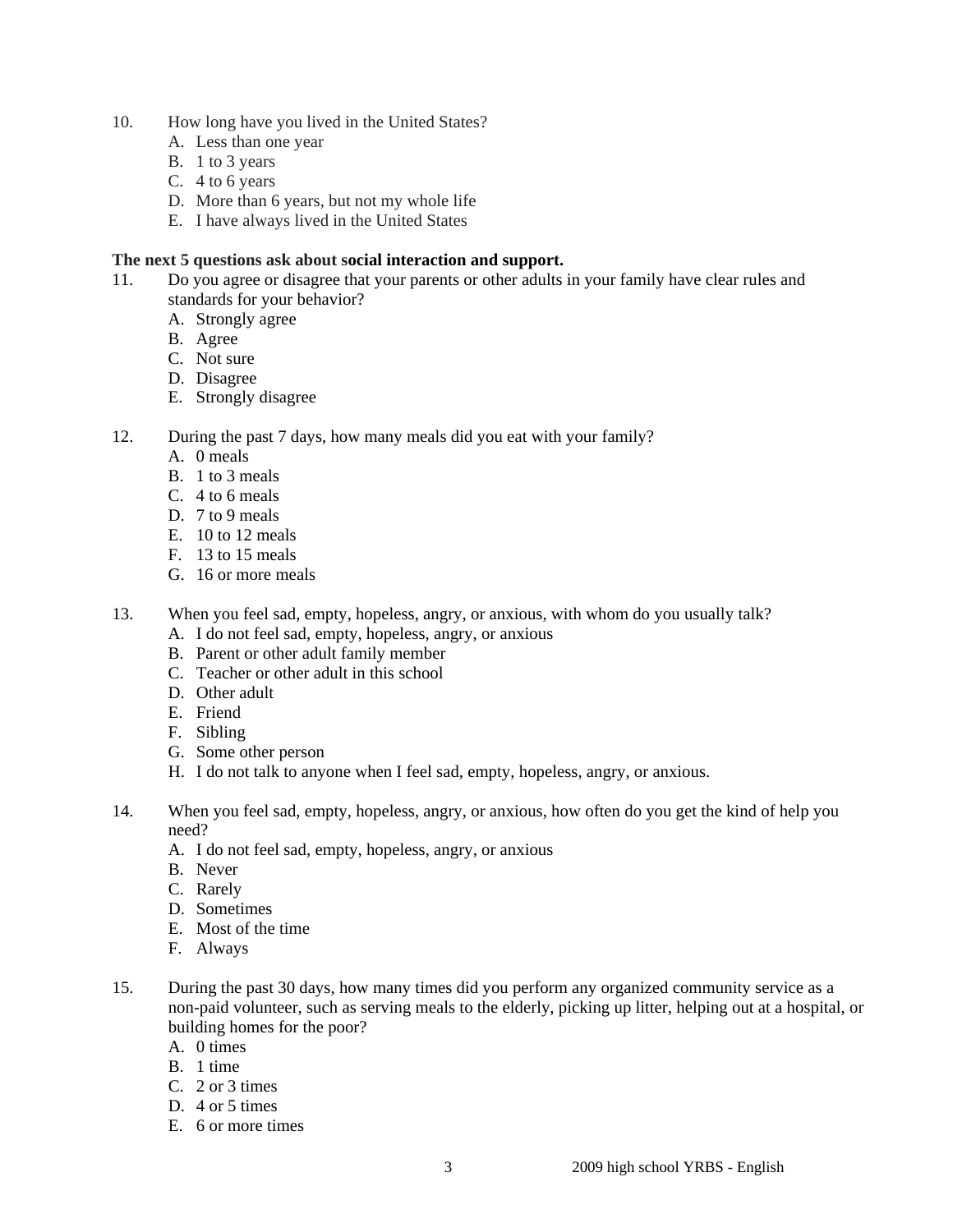# **The next 5 questions ask about personal safety.**

- 16. When you rode a bicycle during the past 12 months, how often did you wear a helmet?
	- A. I did not ride a bicycle during the past 12 months
	- B. Never wore a helmet
	- C. Rarely wore a helmet
	- D. Sometimes wore a helmet
	- E. Most of the time wore a helmet
	- F. Always wore a helmet
- 17. How often do you wear a seat belt when riding in a car driven by someone else?
	- A. Never
	- B. Rarely
	- C. Sometimes
	- D. Most of the time
	- E. Always
- 18. During the past 30 days, how many times did you ride in a car or other vehicle driven by someone who had been drinking alcohol?
	- A. 0 times
	- B. 1 time
	- C. 2 or 3 times
	- D. 4 or 5 times
	- E. 6 or more times
- 19. During the past 30 days, how many times did you drive a car or other vehicle when you had been drinking alcohol?
	- A. 0 times
	- B. 1 time
	- $C = 2$  or 3 times
	- D. 4 or 5 times
	- E. 6 or more times
- 20. How often do you feel safe and secure in your neighborhood?
	- A. Never
	- B. Rarely
	- C. Sometimes
	- D. Most of the time
	- E. Always

**The next 8 questions ask about harassment at school. Harassment can include threatening, bullying, name-calling or obscenities, offensive notes or graffiti, exclusion from groups, unwanted attention or unwanted touching, and physical assault.** 

- 21. During the past 12 months, have you ever been harassed at school (or on the way to or from school)? A. Yes
	- B. No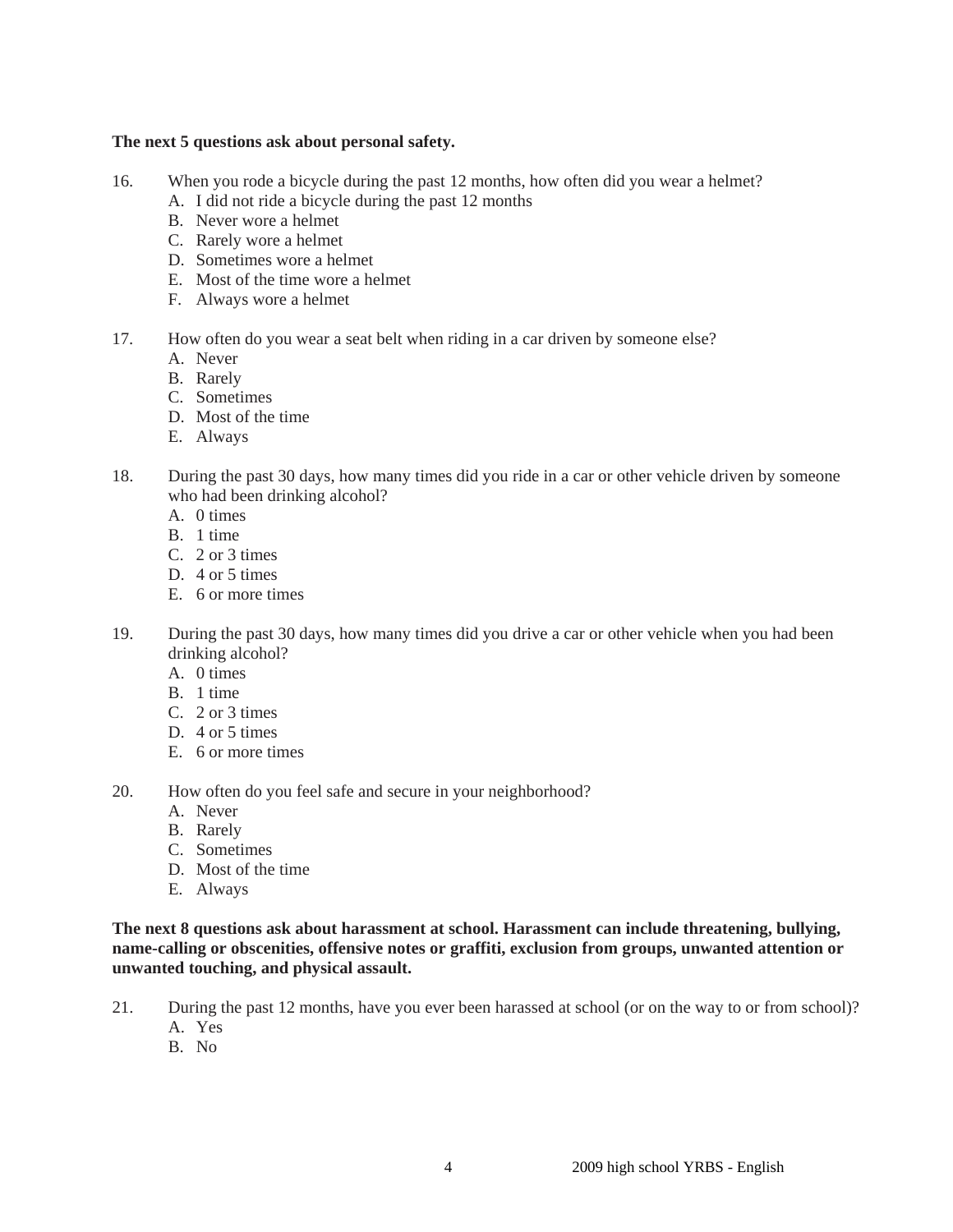- 22. During the past 12 months, in which of the following school locations have you been harassed? (Select all that apply)
	- A. Inside the school building
	- B. Outside on school grounds
	- C. At a school-sponsored event after school hours
	- D. On the school bus
	- E. On the way to or from school (not on bus)
	- F. Have never been harassed at school
- 23. During the past 12 months, have you ever been harassed at school (or on the way to or from school) because of your race or ethnic origin?
	- A. Yes
	- B. No
- 24. During the past 12 months, have you ever been harassed at school (or on the way to or from school) because someone thought you were gay, lesbian, or bisexual?
	- A. Yes
	- B. No
- 25. During the past 12 months, have you ever been harassed at school (or on the way to or from school) because of your religious beliefs?
	- A. Yes
	- B. No
- 26. During the past 12 months, have you ever been harassed at school (or on the way to or from school) because of your weight, size, or physical appearance?
	- A. Yes
	- B. No
- 27. During the past 12 months, have you received unwanted sexual comments or attention at school (or on your way to or from school)?
	- A. Yes
	- B. No
- 28. During the past 12 months, have you ever been electronically bullied, such as through e-mail, chat rooms, instant messaging, Web sites, text messaging, or sexting (sexually-explicit messages or photos sent by cell phone)?
	- A. Yes
	- B. No

## **The next 11 questions ask about violence-related behaviors.**

- 29. During the past 30 days, on how many days did you carry a weapon such as a gun, knife, or club?
	- A. 0 days
	- B. 1 day
	- C. 2 or 3 days
	- D.  $4$  or  $5$  days
	- E. 6 or more days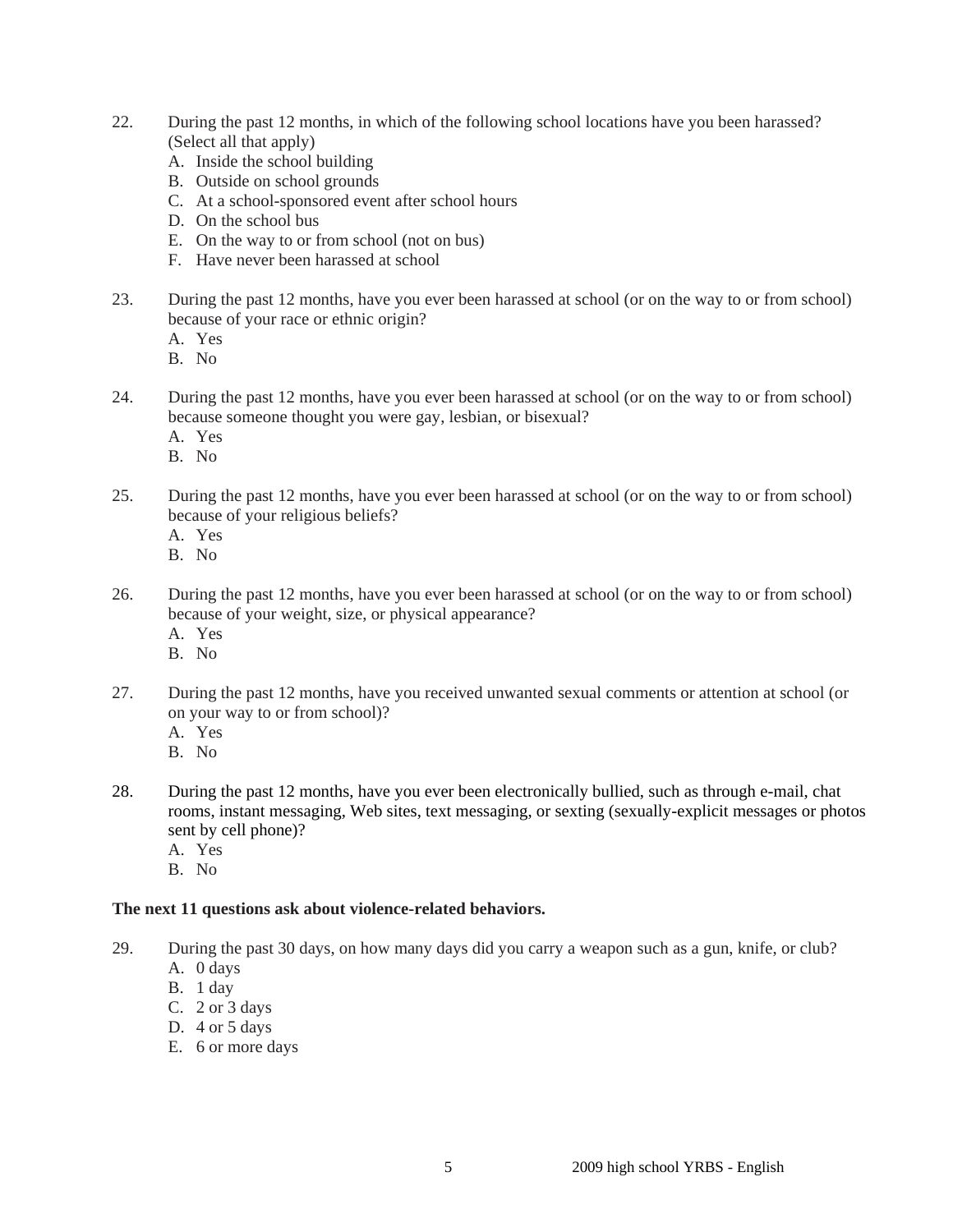- 30. During the past 30 days, on how many days did you carry a weapon such as a gun, knife, or club on school property?
	- A. 0 days
	- B. 1 day
	- C. 2 or 3 days
	- D. 4 or 5 days
	- E. 6 or more days
- 31. During the past 30 days, on how many days did you not go to school because you felt you would be unsafe at school or on your way to or from school?
	- A. 0 days
	- B. 1 day
	- C. 2 or 3 days
	- D. 4 or 5 days
	- E. 6 or more days
- 32. During the past 12 months, how many times has someone threatened or injured you with a weapon such as a gun, knife, or club on school property?
	- A. 0 times
	- B. 1 time
	- C. 2 or 3 times
	- D. 4 or 5 times
	- E. 6 or 7 times
	- F. 8 or 9 times
	- G. 10 or 11 times
	- H. 12 or more times
- 33. During the past 12 months, how many times were you in a physical fight?
	- A. 0 times
	- B. 1 time
	- C. 2 or 3 times
	- D. 4 or 5 times
	- E. 6 or 7 times
	- F. 8 or 9 times
	- G. 10 or 11 times
	- H. 12 or more times
- 34. During the past 12 months, how many times were you in a physical fight in which you were injured and had to be treated by a doctor or nurse?
	- A. 0 times
	- B. 1 time
	- C. 2 or 3 times
	- D. 4 or 5 times
	- E. 6 or more times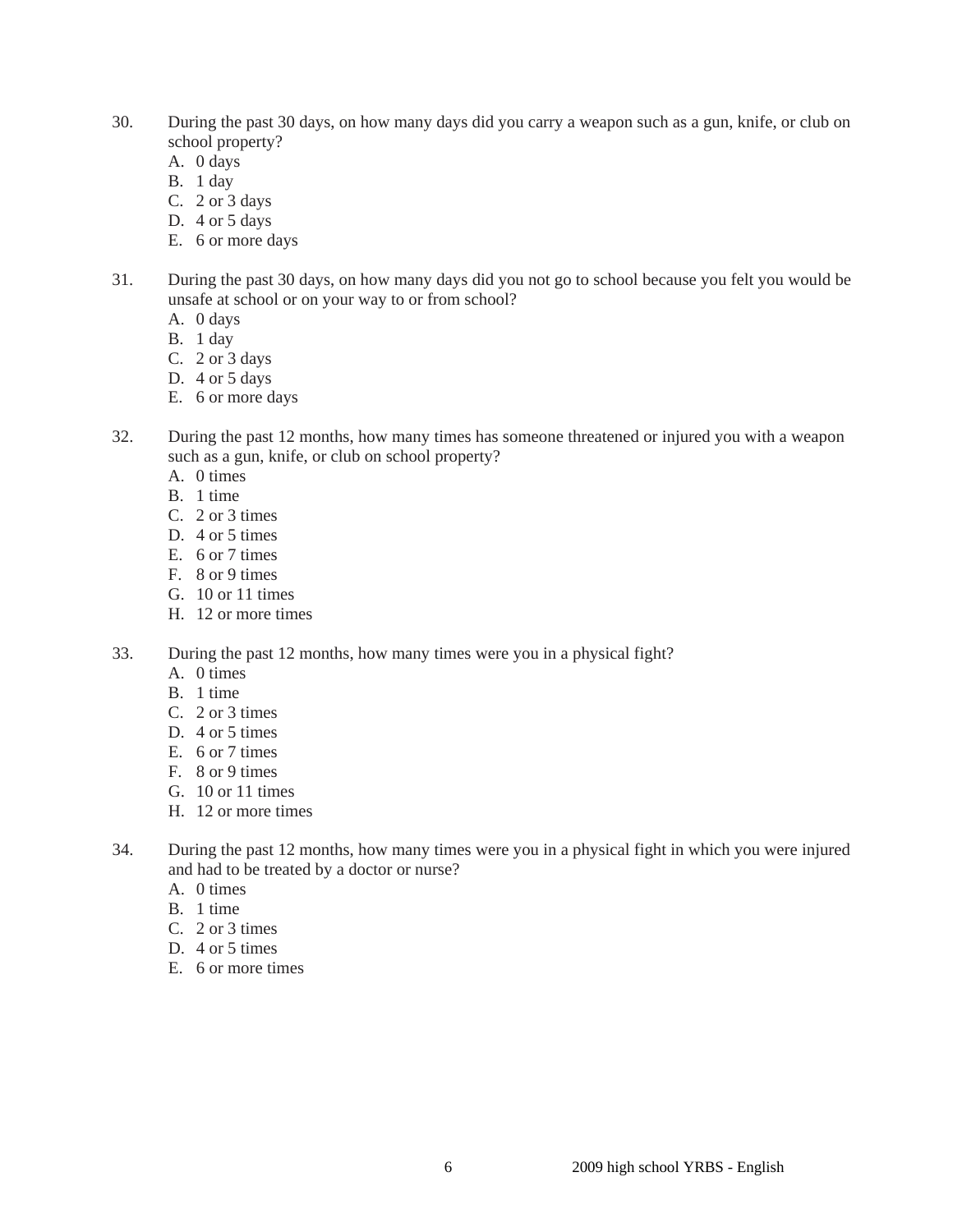- 35. During the past 12 months, how many times were you in a physical fight on school property?
	- A. 0 times
	- B. 1 time
	- C. 2 or 3 times
	- D. 4 or 5 times
	- E. 6 or 7 times
	- F. 8 or 9 times
	- G. 10 or 11 times
	- H. 12 or more times
- 36. During the past 12 months, did your boyfriend or girlfriend ever hit, slap, or physically hurt you on purpose?
	- A. Yes
	- B. No
- 37. Have you ever been forced to have sexual intercourse when you did not want to?
	- A. Yes
	- B. No
- 38. Other than forced sexual intercourse, have you ever been touched sexually when you did not want to be touched?
	- A. Yes
	- B. No
- 39. During the past 12 months, how many times did you do something to purposely hurt yourself without wanting to die, such as cutting or burning yourself on purpose?
	- A. 0 times
	- B. 1 time
	- C. 2 or 3 times
	- D. 4 or 5 times
	- E. 6 or 7 times
	- F. 8 or 9 times
	- G. 10 or 11 times
	- H. 12 or more times

**The next 5 questions ask about sad feelings and attempted suicide. Sometimes people feel so depressed about the future that they may consider attempting suicide; that is, taking some action to end their own life.** 

- 40. During the past 12 months, did you ever feel so sad or hopeless almost every day for 2 weeks or more in a row that you stopped doing some usual activities?
	- A. Yes
	- B. No
- 41. During the past 12 months, did you ever seriously consider attempting suicide?
	- A. Yes
	- B. No

42. During the past 12 months, did you make a plan about how you would attempt suicide?

- A. Yes
- B. No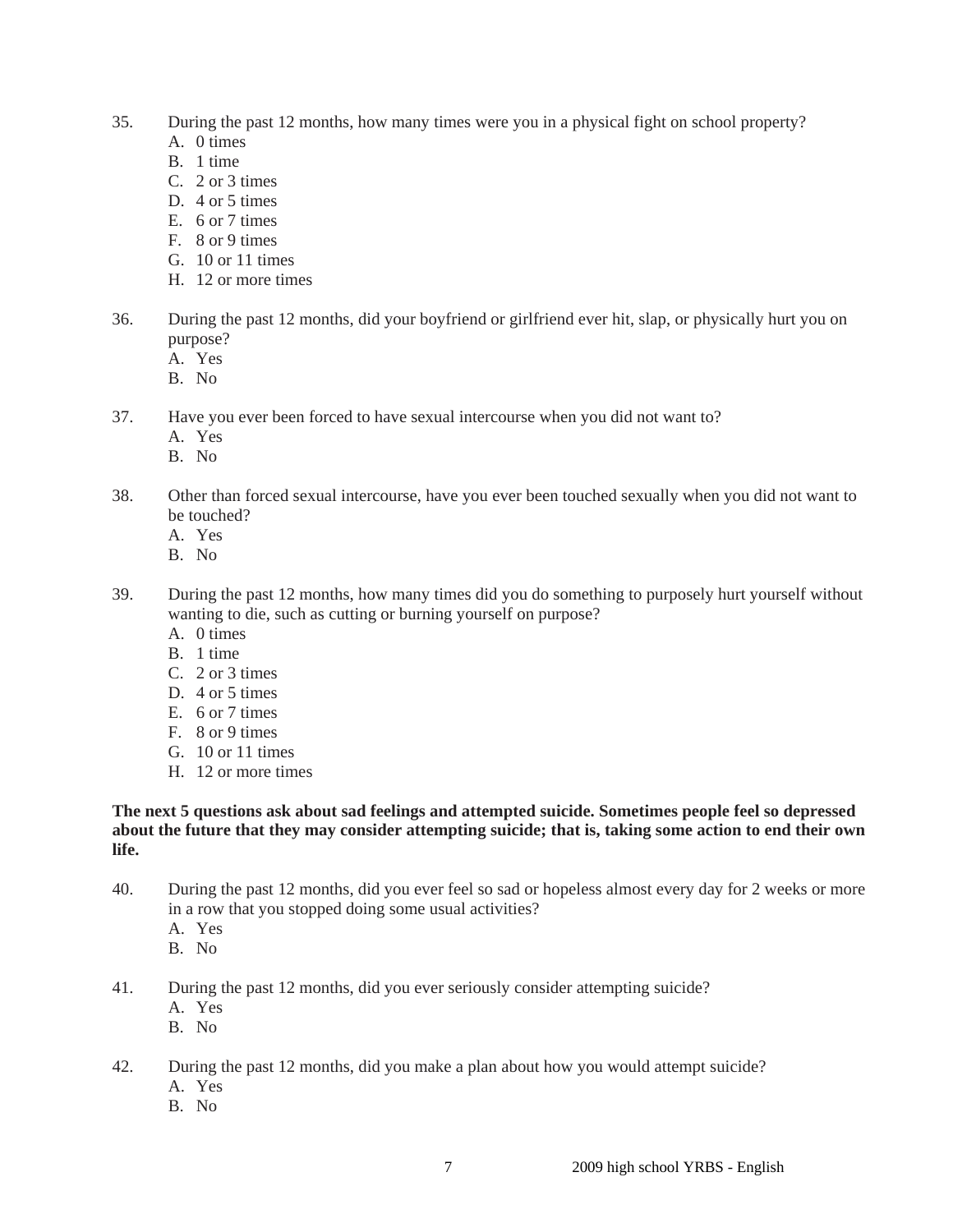- 43. During the past 12 months, how many times did you actually attempt suicide?
	- A. 0 times
	- B. 1 time
	- C. 2 or 3 times
	- D. 4 or 5 times
	- E. 6 or more times
- 44. If you attempted suicide during the past 12 months, did any attempt result in an injury, poisoning, or overdose that had to be treated by a doctor or nurse?
	- A. I did not attempt suicide during the past 12 months
	- B. Yes
	- C. No

# **The next 15 questions ask about tobacco use.**

- 45. Have you ever tried cigarette smoking, even one or two puffs?
	- A. Yes
	- B. No
- 46. How old were you when you smoked a whole cigarette for the first time?
	- A. I have never smoked a whole cigarette
	- B. 8 years old or younger
	- C. 9 or 10 years old
	- D. 11 or 12 years old
	- E. 13 or 14 years old
	- F. 15 or 16 years old
	- G. 17 years old or older
- 47. During the past 30 days, on how many days did you smoke cigarettes?
	- A. 0 days
	- B. 1 or 2 days
	- C.  $3$  to  $5$  days
	- D. 6 to 9 days
	- E. 10 to 19 days
	- F. 20 to 29 days
	- G. All 30 days
- 48. During the past 30 days, on the days you smoked, how many cigarettes did you smoke per day?
	- A. I did not smoke cigarettes during the past 30 days
	- B. Less than 1 cigarette per day
	- C. 1 cigarette per day
	- D. 2 to 5 cigarettes per day
	- E. 6 to 10 cigarettes per day
	- F. 11 to 20 cigarettes per day
	- G. More than 20 cigarettes per day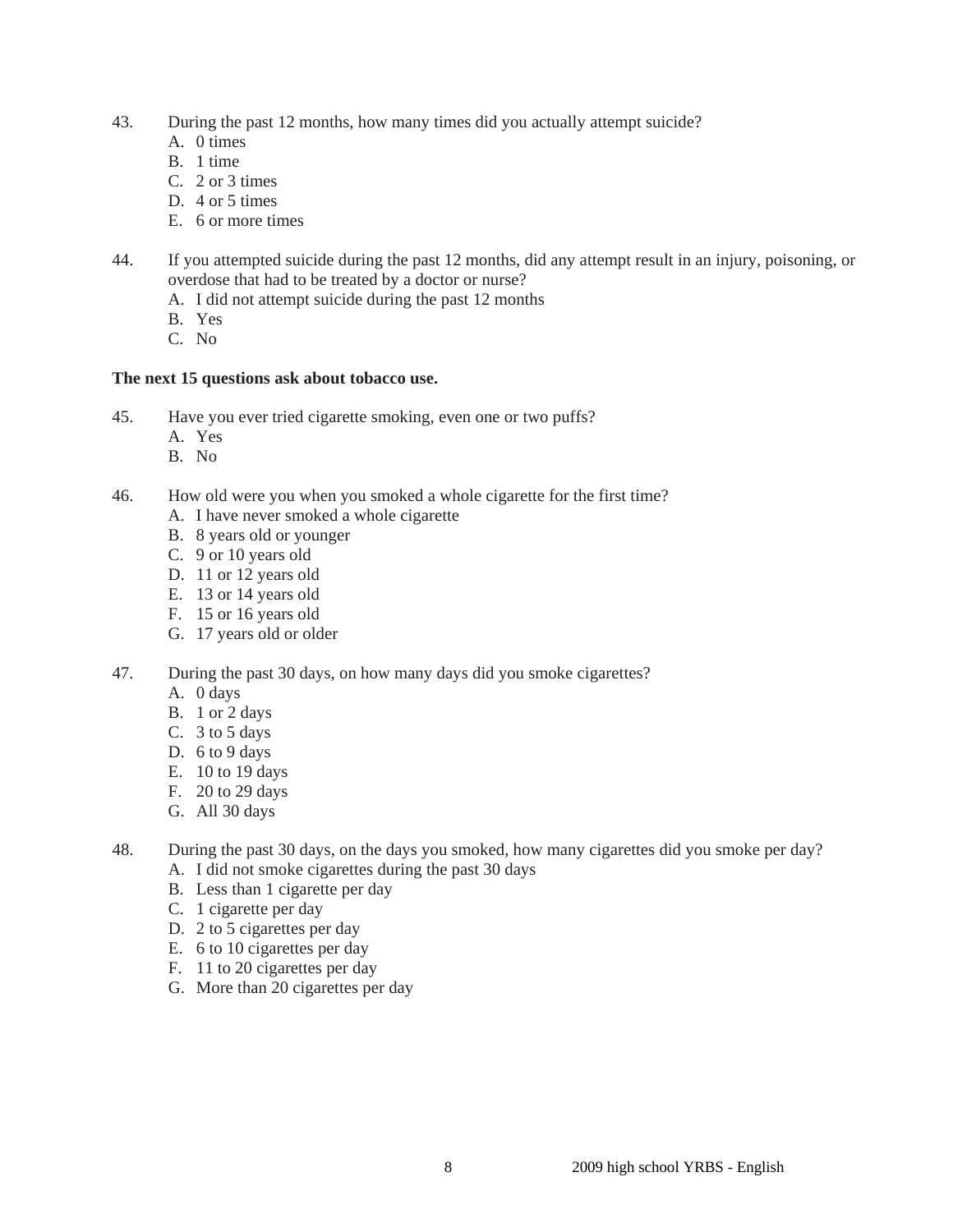- 49. During the past 30 days, how did you usually get your own cigarettes? (Select only one response.)
	- A. I did not smoke cigarettes during the past 30 days
	- B. I bought them in a store such as a convenience store, supermarket, discount store, or gas station
	- C. I bought them from a vending machine
	- D. I gave someone else money to buy them for me
	- E. I borrowed (or bummed) them from someone else
	- F. A person 18 years old or older gave them to me
	- G. I took them from a store or family member
	- H. I got them some other way
- 50. During the past 30 days, on how many days did you smoke cigarettes on school property?
	- A. 0 days
	- B. 1 or 2 days
	- C. 3 to 5 days
	- D. 6 to 9 days
	- E. 10 to 19 days
	- F. 20 to 29 days
	- G. All 30 days
- 51. Have you ever smoked cigarettes daily, that is, at least one cigarette every day for 30 days?
	- A. Yes
	- B. No
- 52. During the past 12 months, did you ever try to quit smoking cigarettes?
	- A. I did not smoke during the past 12 months
	- B. Yes
	- C. No
- 53. During the past 30 days, on how many days did you use chewing tobacco, snuff, or dip, such as Redman, Levi Garrett, Beechnut, Skoal, Skoal Bandits, or Copenhagen?
	- A. 0 days
	- B. 1 or 2 days
	- C. 3 to 5 days
	- D. 6 to 9 days
	- E. 10 to 19 days
	- F. 20 to 29 days
	- G. All 30 days
- 54. During the past 30 days, on how many days did you use chewing tobacco, snuff, or dip on school property?
	- A. 0 days
	- B. 1 or 2 days
	- C. 3 to 5 days
	- D. 6 to 9 days
	- E. 10 to 19 days
	- F. 20 to 29 days
	- G. All 30 days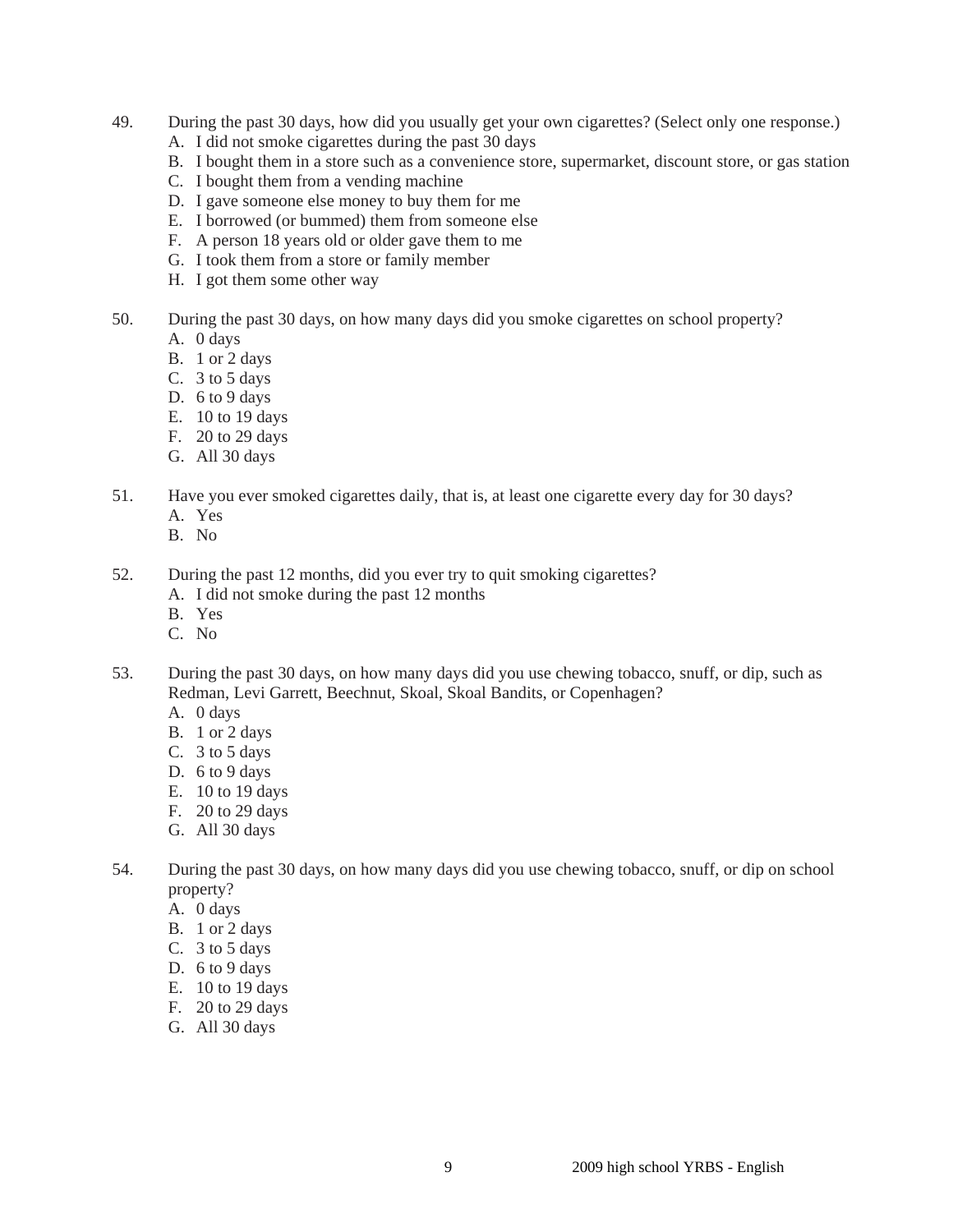- 55. During the past 30 days, on how many days did you smoke cigars, cigarillos, or little cigars? A. 0 days
	- B. 1 or 2 days
	- C.  $3$  to  $5$  days
	- D. 6 to 9 days
	- E. 10 to 19 days
	- F. 20 to 29 days
	- G. All 30 days

# **[TURN OVER YOUR ANSWER SHEET.]**

- 56. How much do you think people risk harming themselves (physically or in other ways) if they smoke one or more packs of cigarettes per day?
	- A. No risk
	- B. Slight risk
	- C. Moderate risk
	- D. Great risk
- 57. How wrong do you think it is for someone your age to smoke cigarettes?
	- A. Very wrong
	- B. Wrong
	- C. A little bit wrong
	- D. Not wrong at all
- 58. Think of your four best friends (the friends you feel closest to). In the past year (12 months), how many of your best friends have smoked cigarettes?
	- A. None of my friends
	- B. One of my friends
	- C. Two of my friends
	- D. Three of my friends
	- E. Four of my friends
- 59. How wrong do your parents/guardians feel it would be for you to smoke cigarettes?
	- A. Very wrong
	- B. Wrong
	- C. A little bit wrong
	- D. Not wrong at all

**The next 9 questions ask about drinking alcohol. This includes drinking beer, wine, wine coolers, and liquor (such as rum, gin, vodka, or whiskey). For these questions, drinking alcohol does not include drinking a few sips of wine for religious purposes.** 

- 60. During your life, on how many days have you had at least one drink of alcohol?
	- A. 0 days
	- B. 1 or 2 days
	- C. 3 to 9 days
	- D. 10 to 19 days
	- E. 20 to 39 days
	- F. 40 to 99 days
	- G. 100 or more days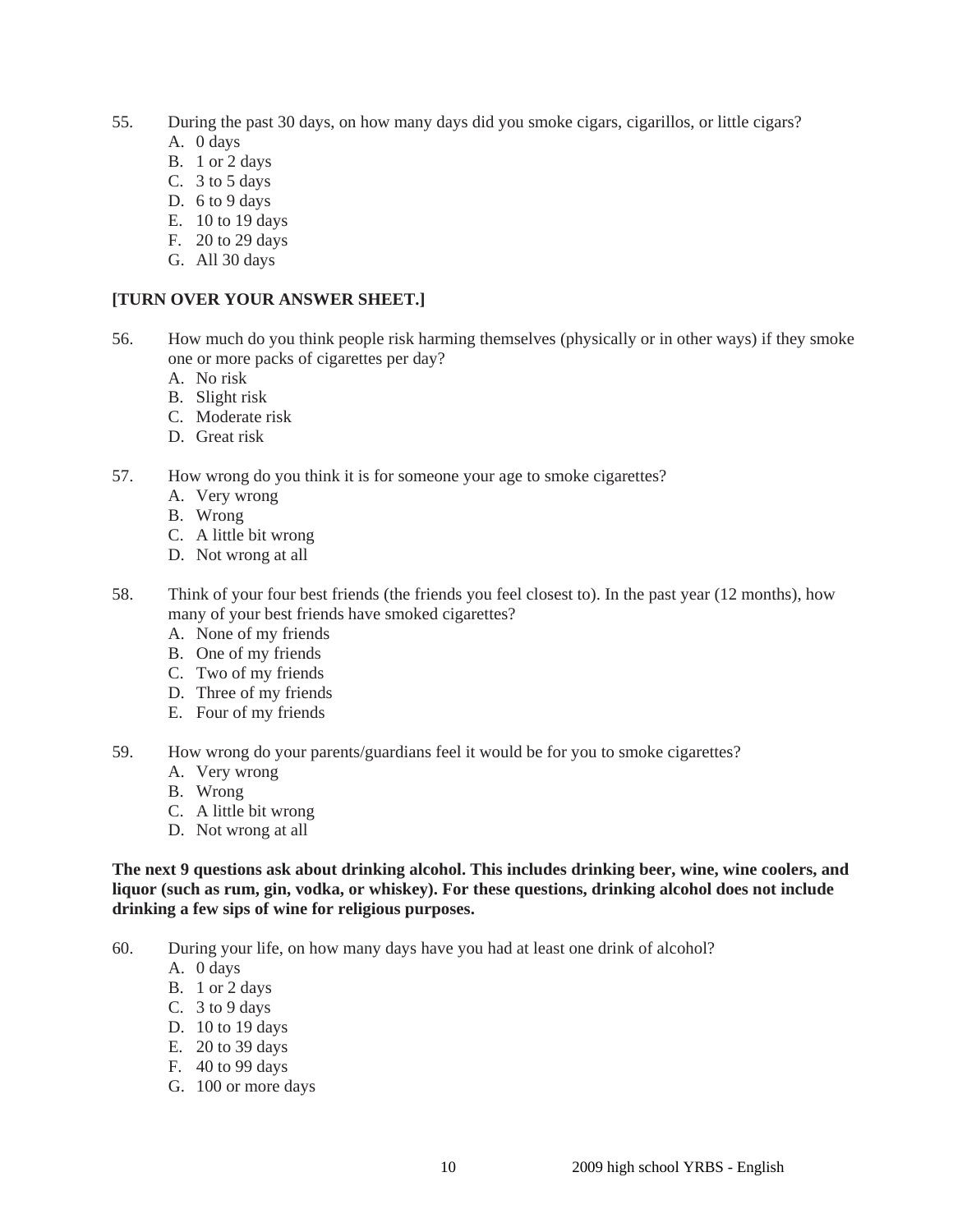- 61. How old were you when you had your first drink of alcohol (other than a few sips)?
	- A. I have never had a drink of alcohol other than a few sips
	- B. 8 years old or younger
	- C. 9 or 10 years old
	- D. 11 or 12 years old
	- E. 13 or 14 years old
	- F. 15 or 16 years old
	- G. 17 years old or older
- 62. During the past 30 days, on how many days did you have at least one drink of alcohol?
	- A. 0 days
	- B. 1 or 2 days
	- C. 3 to 5 days
	- D. 6 to 9 days
	- E. 10 to 19 days
	- F. 20 to 29 days
	- G. All 30 days
- 63. During the past 30 days, on how many days did you have 5 or more drinks of alcohol in a row, that is, within a couple of hours?
	- A. 0 days
	- B. 1 day
	- C. 2 days
	- D.  $3$  to  $5$  days
	- E. 6 to 9 days
	- F. 10 to 19 days
	- G. 20 or more days
- 64. During the past 30 days, on how many days did you have at least one drink of alcohol on school property?
	- A. 0 days
	- B. 1 or 2 days
	- C. 3 to 5 days
	- D. 6 to 9 days
	- E. 10 to 19 days
	- F. 20 to 29 days
	- G. All 30 days
- 65. How much do you think people risk harming themselves (physically or in other ways) if they take one or two drinks of an alcoholic beverage (beer, wine, liquor) nearly every day?
	- A. No risk
	- B. Slight risk
	- C. Moderate risk
	- D. Great risk
- 66. How wrong do you think it is for someone your age to drink beer, wine, or hard liquor (for example, vodka, whiskey, or gin) regularly?
	- A. Very wrong
	- B. Wrong
	- C. A little bit wrong
	- D. Not wrong at all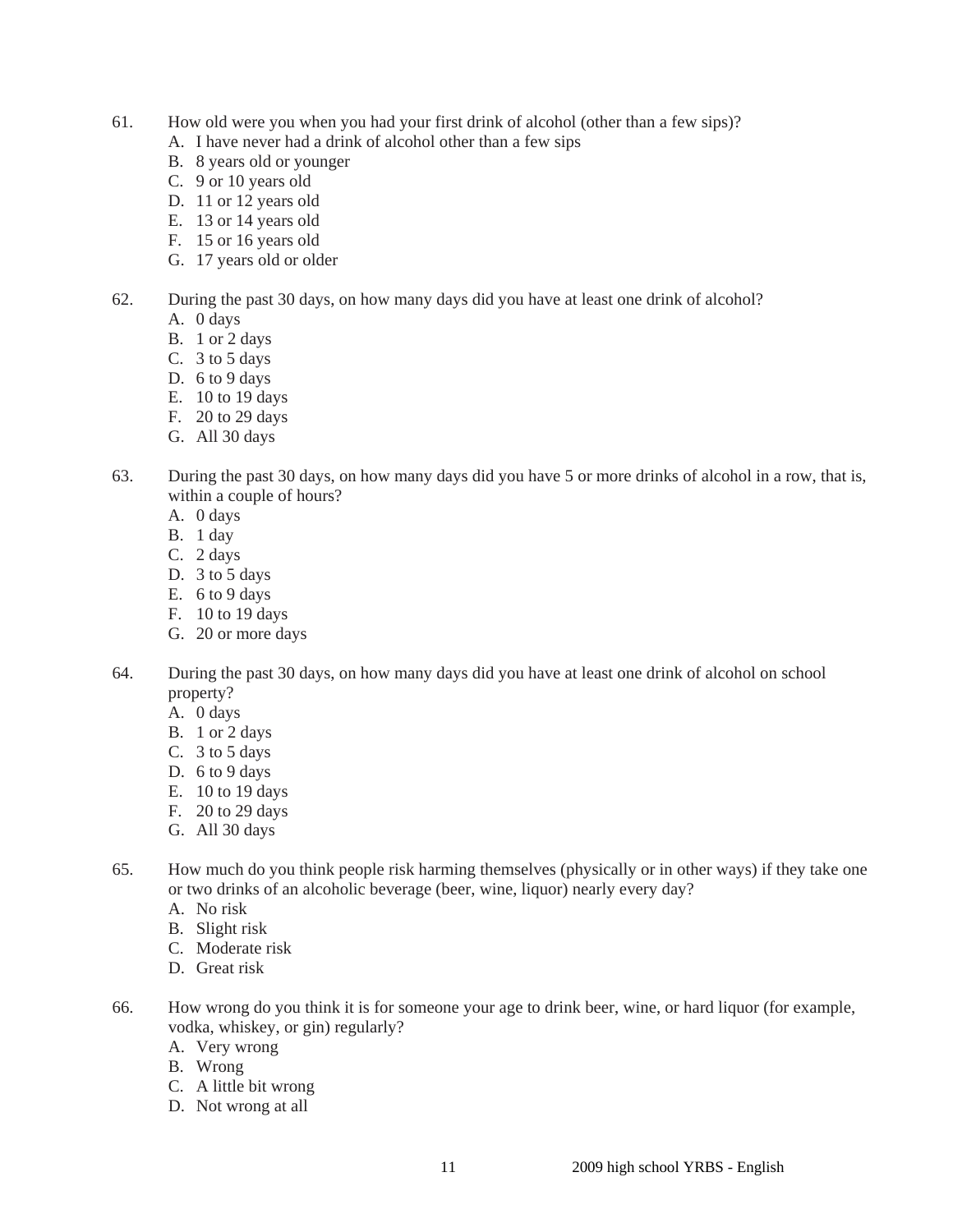- 67. Think of your four best friends (the friends you feel closes to). In the past year (12 months), how many of your best friends have tried beer, wine, or hard liquor (for example, vodka, whiskey, or gin) when their parents didn't know about it?
	- A. None of my friends
	- B. One of my friends
	- C. Two of my friends
	- D. Three of my friends
	- E. Four of my friends
- 68. How wrong do your parents/guardians feel it would be for you to drink beer, wine or hard liquor (for example, vodka, whiskey, or gin) regularly?
	- A. Very wrong
	- B. Wrong
	- C. A little bit wrong
	- D. Not wrong at all

# **The next 7 questions ask about marijuana use. Marijuana is also called grass or pot.**

- 69. During your life, how many times have you used marijuana?
	- A. 0 times
	- B. 1 or 2 times
	- C. 3 to 9 times
	- D. 10 to 19 times
	- E. 20 to 39 times
	- F. 40 to 99 times
	- G. 100 or more times

70. How old were you when you tried marijuana for the first time?

- A. I have never tried marijuana
- B. 8 years old or younger
- C. 9 or 10 years old
- D. 11 or 12 years old
- E. 13 or 14 years old
- F. 15 or 16 years old
- G. 17 years old or older
- 71. During the past 30 days, how many times did you use marijuana?
	- A. 0 times
	- B. 1 or 2 times
	- C. 3 to 9 times
	- D. 10 to 19 times
	- E.  $20 \text{ to } 39 \text{ times}$
	- F. 40 or more times
- 72. How much do you think people risk harming themselves (physically or in other ways) if they smoke marijuana regularly?
	- A. No risk
	- B. Slight risk
	- C. Moderate risk
	- D. Great risk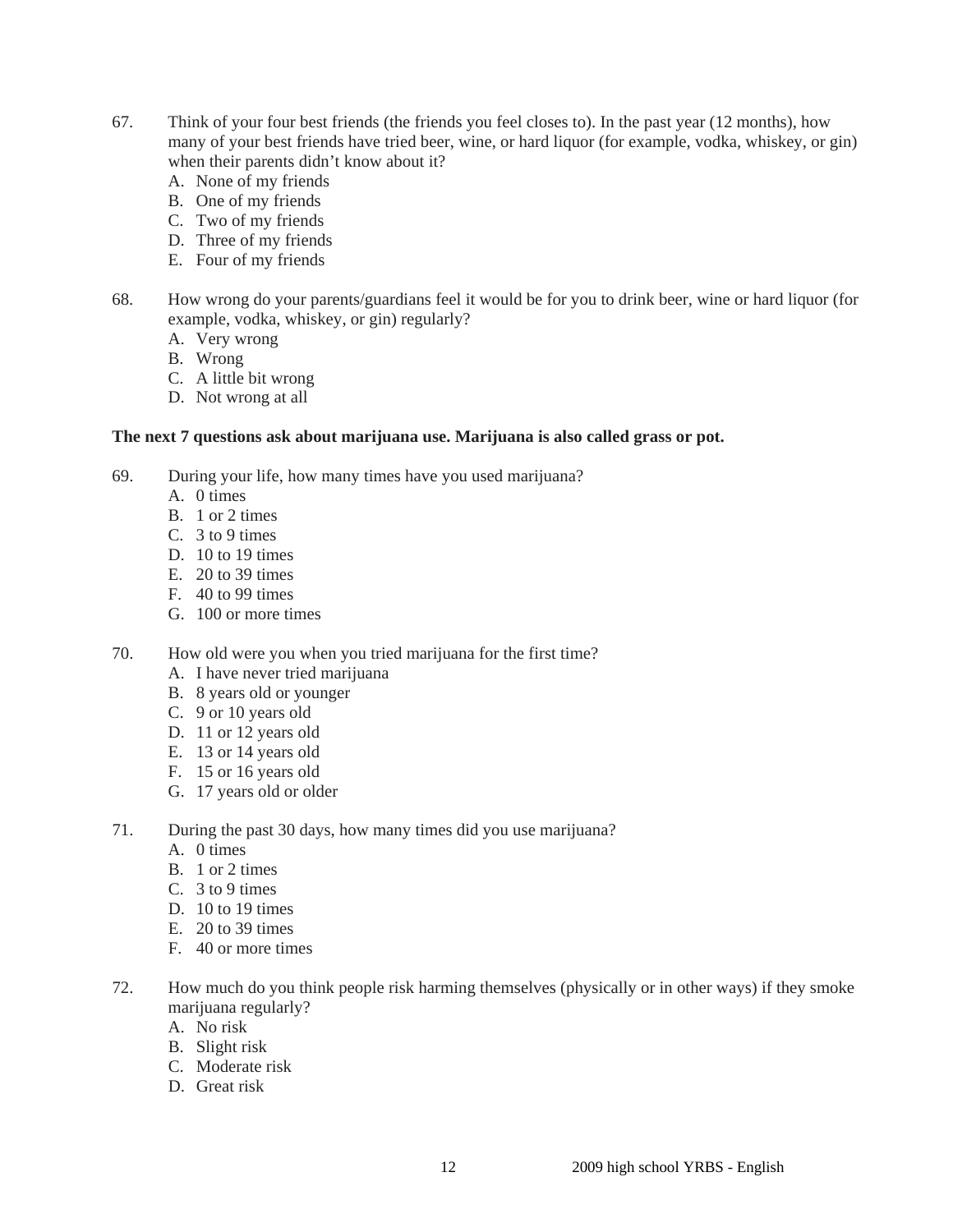- 73. How wrong do you think it is for someone your age to smoke marijuana?
	- A. Very wrong
	- B. Wrong
	- C. A little bit wrong
	- D. Not wrong at all
- 74. Think of your four best friends (the friends you feel closest to). In the past year (12 months), how many of your best friends have used marijuana?
	- A. None of my friends
	- B. One of my friends
	- C. Two of my friends
	- D. Three of my friends
	- E. Four of my friends
- 75. How wrong do your parents/guardians feel it would be for you to smoke marijuana?
	- A. Very wrong
	- B. Wrong
	- C. A little bit wrong
	- D. Not wrong at all

# **The next 12 questions ask about other drugs.**

- 76. During your life, how many times have you used any form of cocaine, including powder, crack, freebase, blow, or yah?
	- A. 0 times
	- B. 1 or 2 times
	- C. 3 to 9 times
	- D. 10 to 19 times
	- E. 20 to 39 times
	- F. 40 or more times
- 77. During the past 30 days, how many times did you use any form of cocaine, including powder, crack, freebase, blow, or yah?
	- A. 0 times
	- B. 1 or 2 times
	- C. 3 to 9 times
	- D. 10 to 19 times
	- E. 20 to 39 times
	- F. 40 or more times
- 78. During your life, how many times have you dusted, huffed, sniffed, inhaled, or breathed the contents of aerosol spray cans, glue, or any paints or sprays to get high?
	- A. 0 times
	- B. 1 or 2 times
	- C. 3 to 9 times
	- D. 10 to 19 times
	- E. 20 to 39 times
	- F. 40 or more times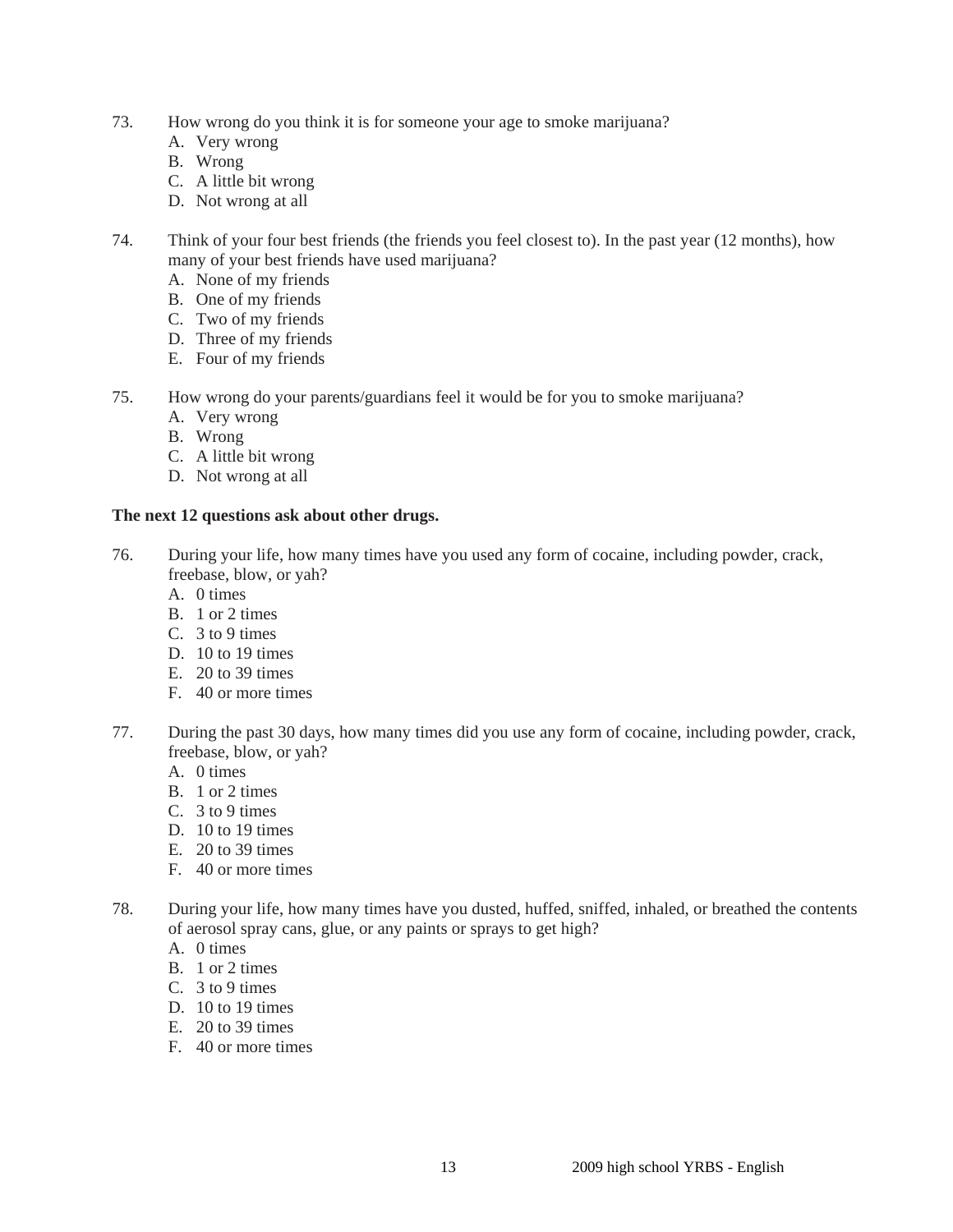- 79. During your life, how many times have you used heroin (also called smack, junk, or China White)? A. 0 times
	- B. 1 or 2 times
	- C. 3 to 9 times
	- D. 10 to 19 times
	- E. 20 to 39 times
	- F. 40 or more times
- 80. During your life, how many times have you used methamphetamines (also called speed, crystal, crank, ice, meth, or tweaking)?
	- A. 0 times
	- B. 1 or 2 times
	- C. 3 to 9 times
	- D. 10 to 19 times
	- E. 20 to 39 times
	- F. 40 or more times
- 81. During your life, how many times have you used ecstasy (also called MDMA, X, candy, molly, E, rolling)?
	- A. 0 times
	- B. 1 or 2 times
	- C. 3 to 9 times
	- D. 10 to 19 times
	- E. 20 to 39 times
	- F. 40 or more times
- 82. During your life, how many times have you used any other type of illegal drug such as LSD (acid), PCP, mushrooms (shrooms), Ketamine (Special K), Rohypnol (Roofies), or GHB (liquid X or liquid ecstasy)?
	- A. 0 times
	- B. 1 or 2 times
	- $C = 3$  to 9 times
	- D. 10 to 19 times
	- E. 20 to 39 times
	- F. 40 or more times
- 83. During your life, how many times have you taken steroid pills or shots without a doctor's prescription?
	- A. 0 times
	- B. 1 or 2 times
	- C. 3 to 9 times
	- D. 10 to 19 times
	- E. 20 to 39 times
	- F. 40 or more times
- 84. During your life, how many times have you used a needle to inject any illegal drug into your body? A. 0 times
	- B. 1 time
	- C. 2 or more times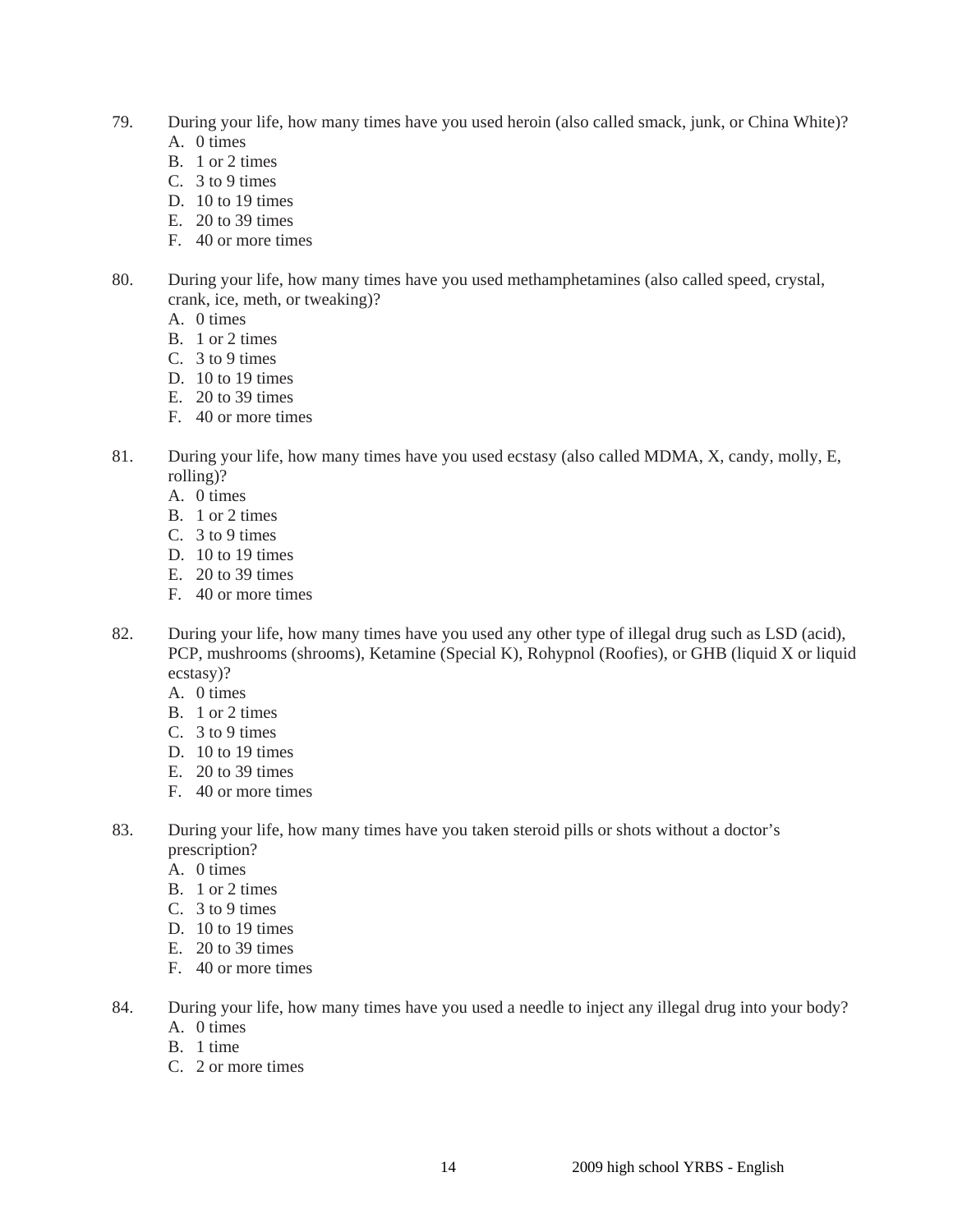- 85. During the past 12 months, has anyone offered, sold, or given you an illegal drug on school property? A. Yes
	- B. No
- 86. During the past 12 months, how many times have you attended school under the influence of alcohol or other illegal drugs, such as marijuana or cocaine?
	- A. 0 times
	- B. 1 or 2 times
	- C. 3 to 9 times
	- D. 10 to 19 times
	- E. 20 to 39 times
	- F. 40 or more times
- 87. During your life, how many times have you taken a prescription drug (such as OxyContin, Percocet, Vicodin, Adderall, Ritalin, or Xanax) without a doctor's prescription?
	- A. 0 times
	- B. 1 or 2 times
	- C. 3 to 9 times
	- D. 10 to 19 times
	- E. 20 to 39 times
	- F. 40 or more times

# **The next 10 questions ask about sexual behavior.**

- 88. Have you ever had sexual intercourse?
	- A. Yes
	- B. No
- 89. How old were you when you had sexual intercourse for the first time?
	- A. I have never had sexual intercourse
	- B. 11 years old or younger
	- C. 12 years old
	- D. 13 years old
	- E. 14 years old
	- F. 15 years old
	- G. 16 years old
	- H. 17 years old or older
- 90. The first time you had sexual intercourse, how old was your partner?
	- A. I have never had sexual intercourse
	- B. 5 or more years younger
	- C. 3 to 4 years younger
	- D. About the same age
	- E. 3 to 4 years older
	- F. 5 or more years older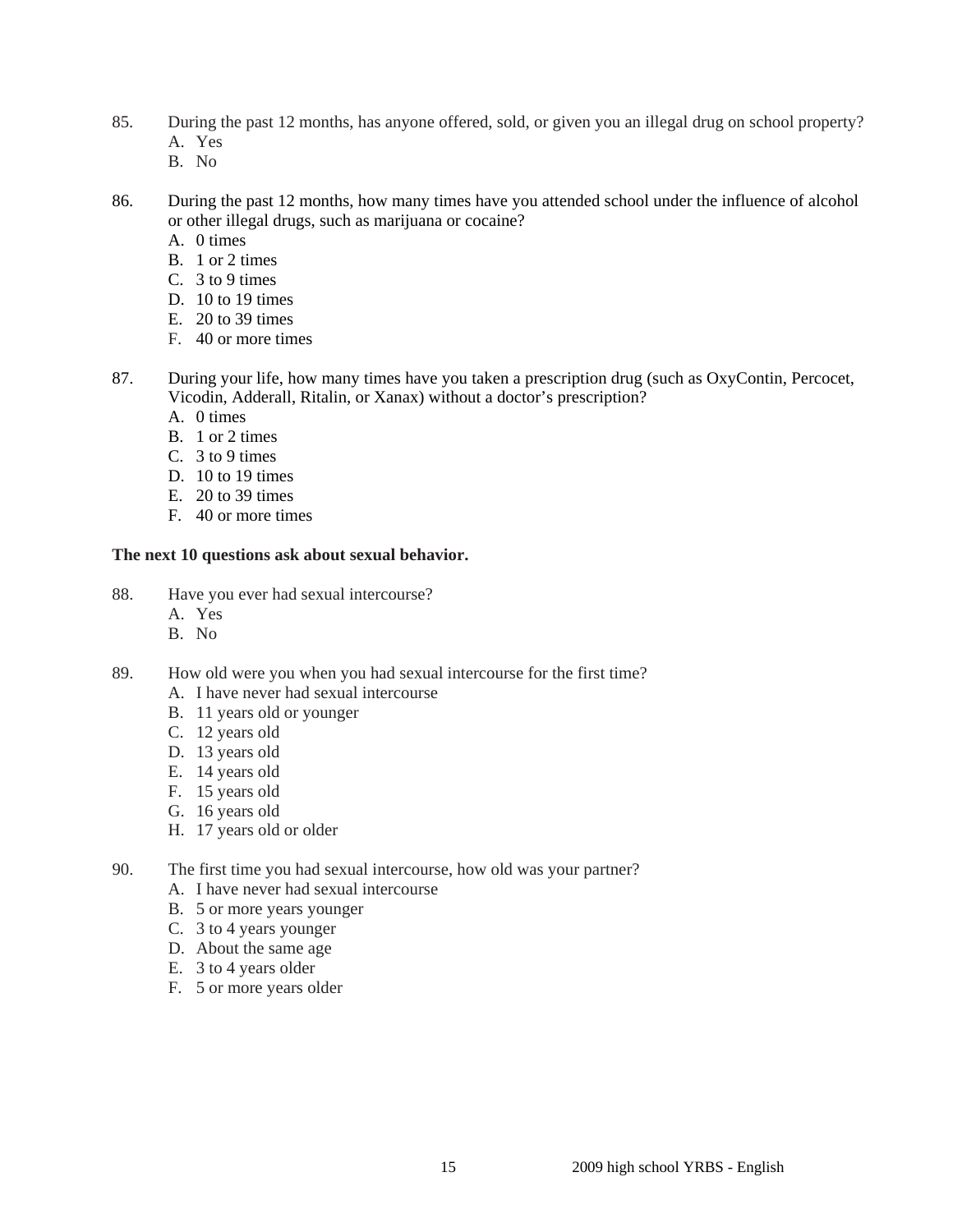- 91. During your life, with how many people have you had sexual intercourse?
	- A. I have never had sexual intercourse
	- B. 1 person
	- C. 2 people
	- D. 3 people
	- E. 4 people
	- F. 5 people
	- G. 6 or more people
- 92. During the past 3 months, with how many people did you have sexual intercourse?
	- A. I have never had sexual intercourse
	- B. I have had sexual intercourse, but not during the past 3 months
	- C. 1 person
	- D. 2 people
	- E. 3 people
	- F. 4 people
	- G. 5 people
	- H. 6 or more people
- 93. Did you drink alcohol or use drugs before you had sexual intercourse the last time?
	- A. I have never had sexual intercourse
	- B. Yes
	- C. No
- 94. The last time you had sexual intercourse, did you or your partner use a condom?
	- A. I have never had sexual intercourse
	- B. Yes
	- C. No
- 95. The last time you had sexual intercourse, what one method did you or your partner use to prevent pregnancy? (Select only one response.)
	- A. I have never had sexual intercourse
	- B. No method was used to prevent pregnancy
	- C. Birth control pills
	- D. Condoms
	- E. Depo-Provera (injectable birth control)
	- F. Withdrawal
	- G. Some other method
	- H. Not sure
- 96. How many times have you been pregnant or gotten someone pregnant?
	- A. 0 times
	- B. 1 time
	- C. 2 or more times
	- D. Not sure
- 97. How wrong do your parents/guardians feel it would be for you to have sex?
	- A. Very wrong
	- B. Wrong
	- C. A little bit wrong
	- D. Not wrong at all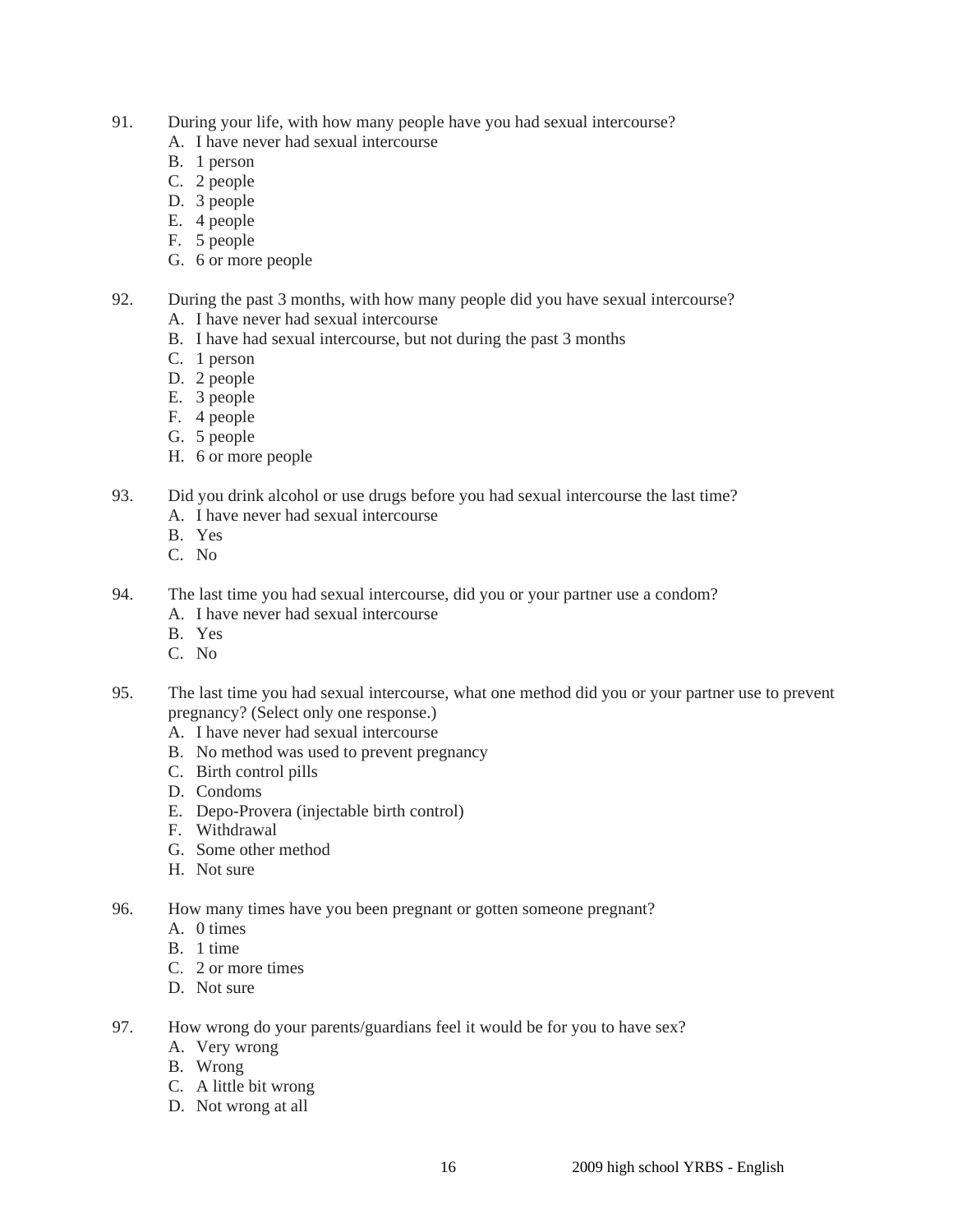### **The next 7 questions ask about body weight.**

- 98. How do you describe your weight?
	- A. Very underweight
	- B. Slightly underweight
	- C. About the right weight
	- D. Slightly overweight
	- E. Very overweight
- 99. Which of the following are you trying to do about your weight?
	- A. Lose weight
	- B. Gain weight
	- C. Stay the same weight
	- D. I am not trying to do anything about my weight
- 100. During the past 30 days, did you exercise to lose weight or to keep from gaining weight?
	- A. Yes
	- B. No
- 101. During the past 30 days, did you eat less food, fewer calories, or foods low in fat to lose weight or to keep from gaining weight?
	- A. Yes
	- B. No
- 102. During the past 30 days, did you go without eating for 24 hours or more (also called fasting) to lose weight or to keep from gaining weight?
	- A. Yes
	- B. No
- 103. During the past 30 days, did you take any diet pills, powders, or liquids without a doctor's advice to lose weight or to keep from gaining weight? (Do not include meal replacement products such as Slim Fast.)
	- A. Yes
	- B. No
- 104. During the past 30 days, did you vomit or take laxatives to lose weight or to keep from gaining weight?
	- A. Yes
	- B. No

#### **The next 4 questions ask about physical activity and rest.**

- 105. During the past 7 days, on how many days were you physically active for a total of at least 60 minutes per day? (Add up all the time you spend in any kind of physical activity that increases your heart rate and makes you breathe hard some of the time.)
	- A. 0 days
	- B. 1 day
	- C. 2 days
	- D. 3 days
	- E. 4 days
	- F. 5 days
	- G. 6 days
	- H. 7 days